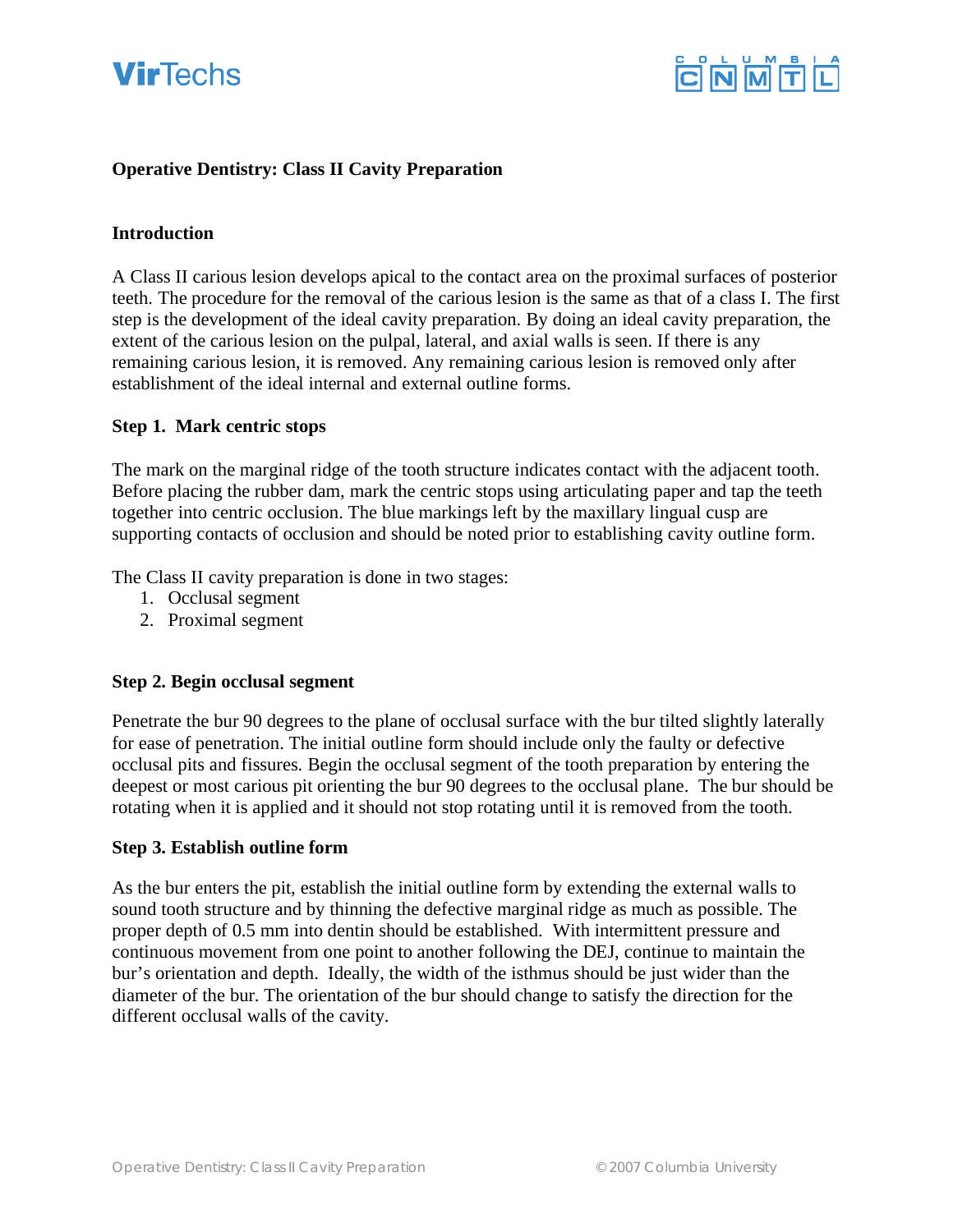# **VirTechs**



# **Step 4. Observe the lesion**

The carious lesion can be seen at the dentinoenamel junction. We can see the carious lesion now because the enamel has been removed. Before dropping the box, the marginal ridge is thinned out as much as possible. This thinned out shell of enamel provides protection for the adjacent tooth and is also a guide for dropping the box.

## **Step 5. Check occlusal segment**

After occlusal segment has been developed, the following are seen:

- 1. Defined line and point angles.
- 2. Buccal and lingual walls parallel to each other and 90 degrees to the occlusal plane.
- 3. Mesial or distal wall is divergent pulpo-occlusally in the case of a mesial occlusal (MO) or distal occlusal (DO) cavity preparation.
- 4. All defects and carious lesions are removed and walls are placed in sound dentinoenamel junction.
- 5. All unsupported enamel rods are removed and all walls are finished.
- 6. All margins are smooth and curved.
- 7. The marginal ridge is thinned out as much as possible and gives a clear view in order to access the proximal box.
- 8. The dentinoenamel junction is visible and clear.
- 9. Resistance principles are followed when walls are curved and extend around the cusps.
- 10. Margins are placed on smooth and sound tooth structure.

### **Step 6. Prepare the proximal box**

Due to the morphological shape of the tooth and the contact area, the bucco-proximal wall on the manidibular molar makes an acute angle with the gingival floor and the linguo-proximal wall makes a less acute angle. The initial step in preparing the proximal segment is to place the cutting end of the bur on the DEJ (1/3 in dentin and 2/3 in enamel). Pressure is directed gingivally and lightly toward the enamel shell to keep the bur against the proximal enamel. While the bur is moved facially and lingually along the DEJ, it should be oriented according to the proximal wall directions, occluso-pulpally. The bur should also be oriented correctly proximo-axially to visualize the complete mesio-facial and mesio-lingual margins at right angles to the proximal surface. The gingival margin should be extended gingivally to clear the adjacent tooth by 0.5 mm and to remove the entire carious lesion.

A slot has been prepared, which is partly in enamel and partly in dentin. The slot is diverging gingivally to ensure that the facio-lingual dimension at the gingival is greater that that at the occlusal.

# **Step 7. Define proximal box**

At this stage a low speed handpiece is used to define and finish the box.

With the high speed, make two cuts extending toward the perpendicular to the proximal surface to weaken the remaining enamel that can be removed.